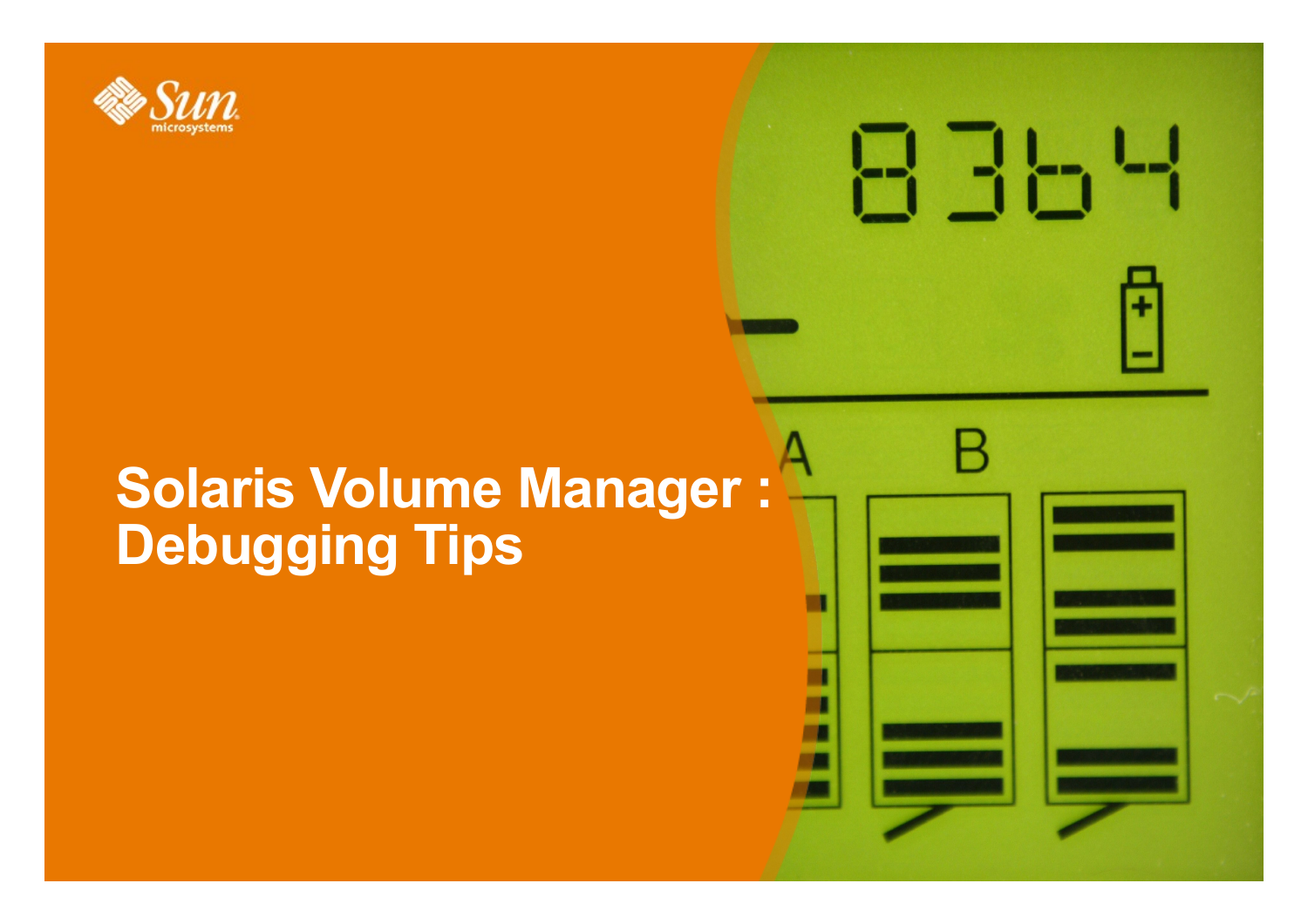

## **Solaris Volume Manager Debugging Tips**

- Environment variables
- Dtrace

- MDB dcmds
- Compilation options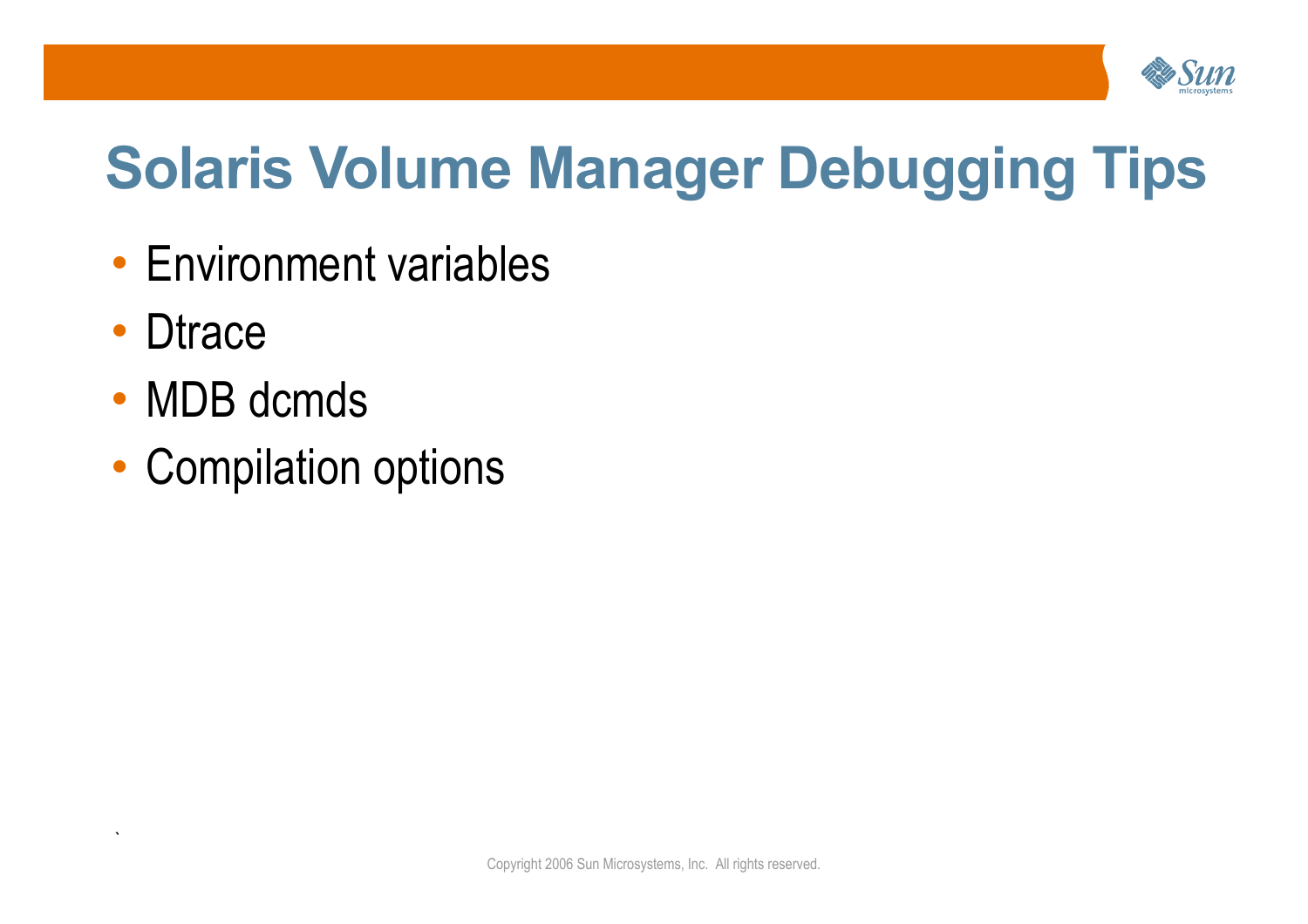

### **Environment Variables**

- MD DEBUG switch
	- > Set as env variable, comma separated list of options
	- > Acts in different ways to different code modules
	- > Usually good for on-site info gathering and lab tests
- META SP DEBUG

- > Set as env variable, no value required
- > Enables additional messaging in soft partition code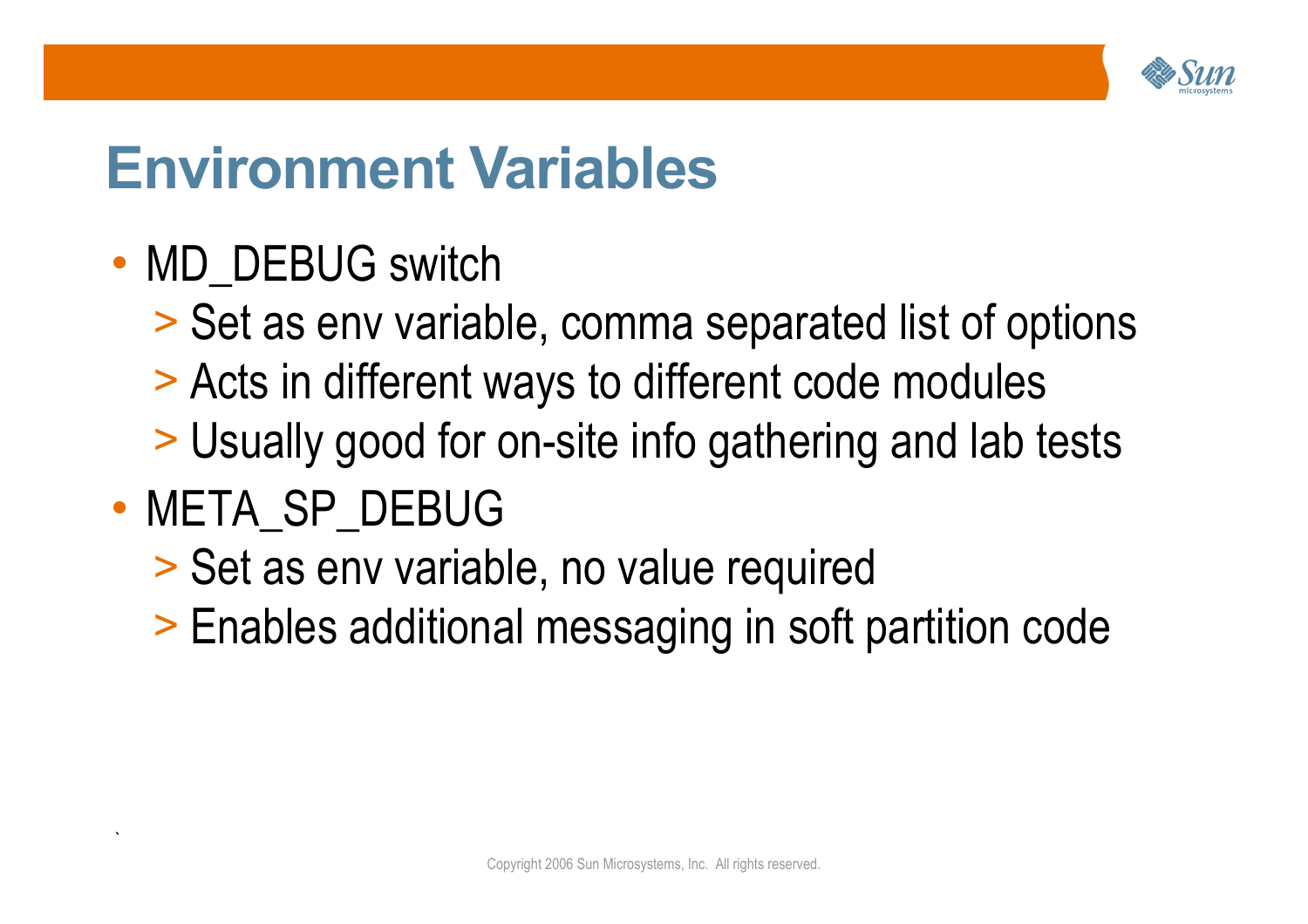

# **MD\_DEBUG Options**

• Metastat options :

- > SETINFO print detailed metaset information
- > STAT print detailed status information
- Libmeta code options :
	- > DEVADM enables messages in meta\_devadm code
	- > FAILFAST={NONE,DRIVER,DEBUG,HALT,PANIC} controls failfast mode for taking MH diskset drives
	- > NOTHREAD Forces MH set cmd to run as a single thread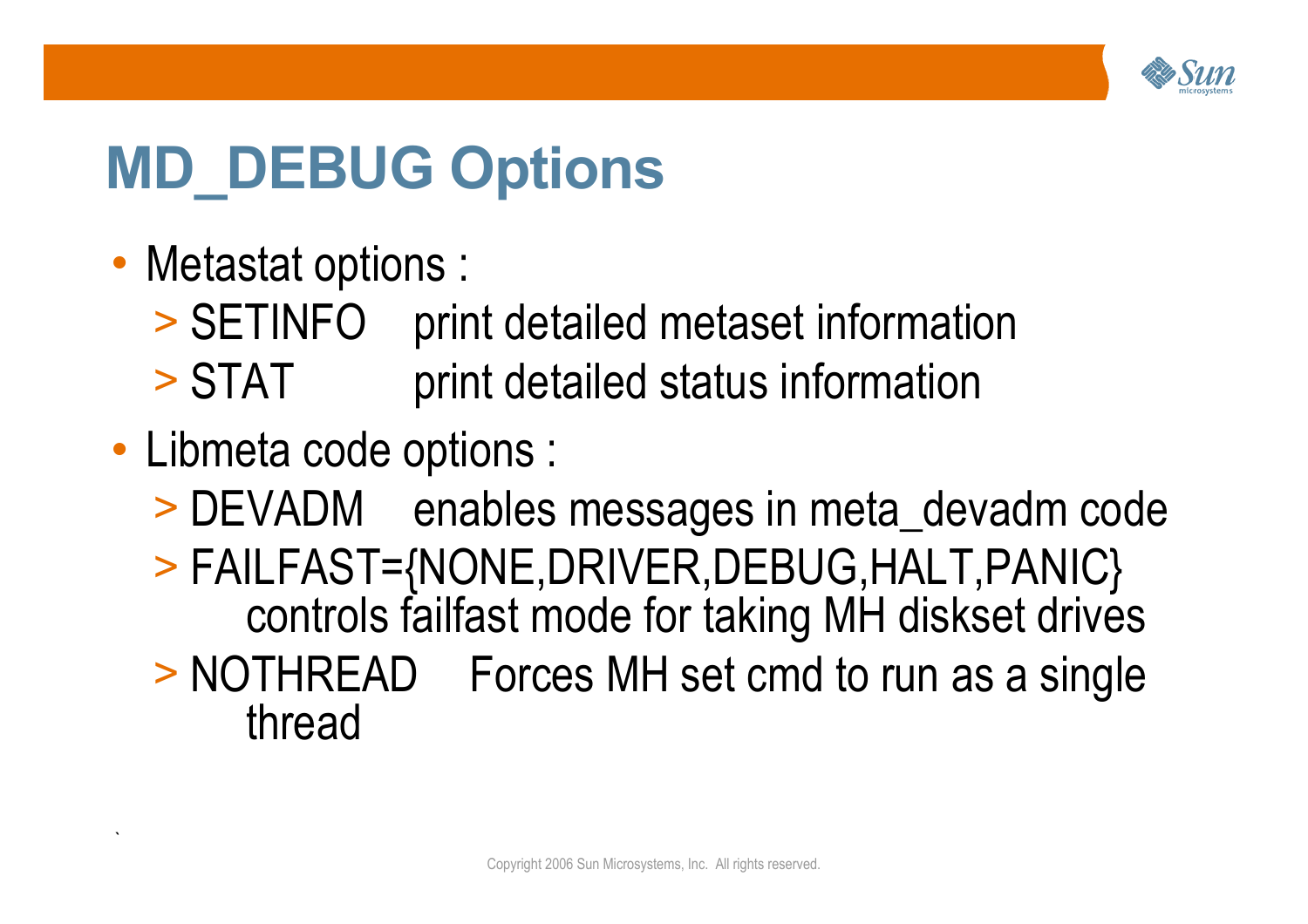

# **MD\_DEBUG Options**

• Libmeta code options :

- > DEVID Warn if a device has no devid
- > RENAME / EXCHANGE Enable verbose messages in metarename code
- > NODAEMON Forces resyncs to run in the foreground
- > MALLOC prints malloc() debug info in md\_init\_nosig and md\_exit
- > RPC Enables messages in meta\_client\_create\_retry()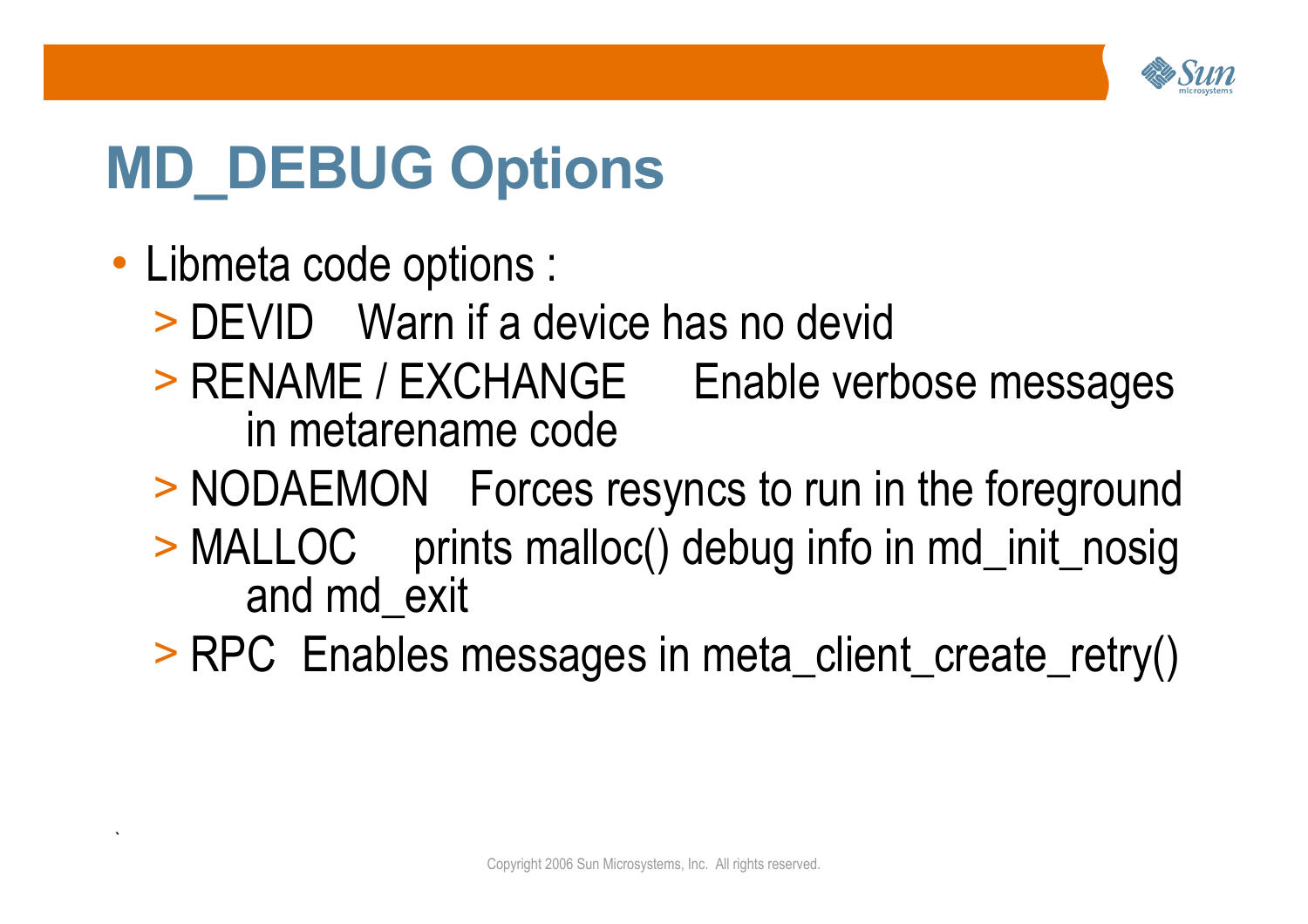

#### **Dtrace**

- Useful tool for root causing functional and performance issues in user, daemon, and kernel code
- Scripts are easy enough to generate and fine tune that they are not usually kept around.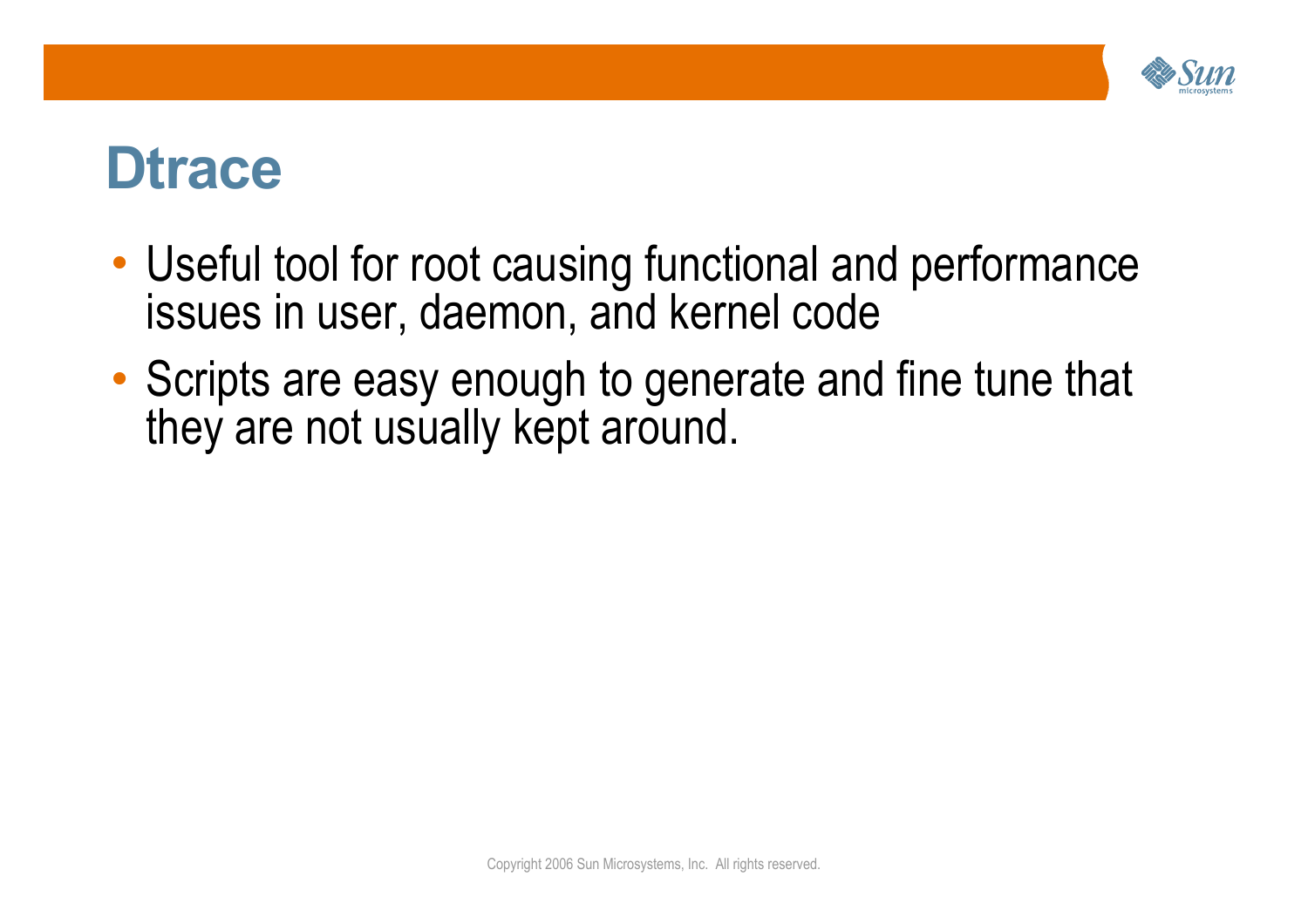

## **MDB dcmds**

- Integrated in S10 and above
- Provide means to

- > Dump SVM structures
- > Walk SVM namespace entries
- > Dump hotspare pools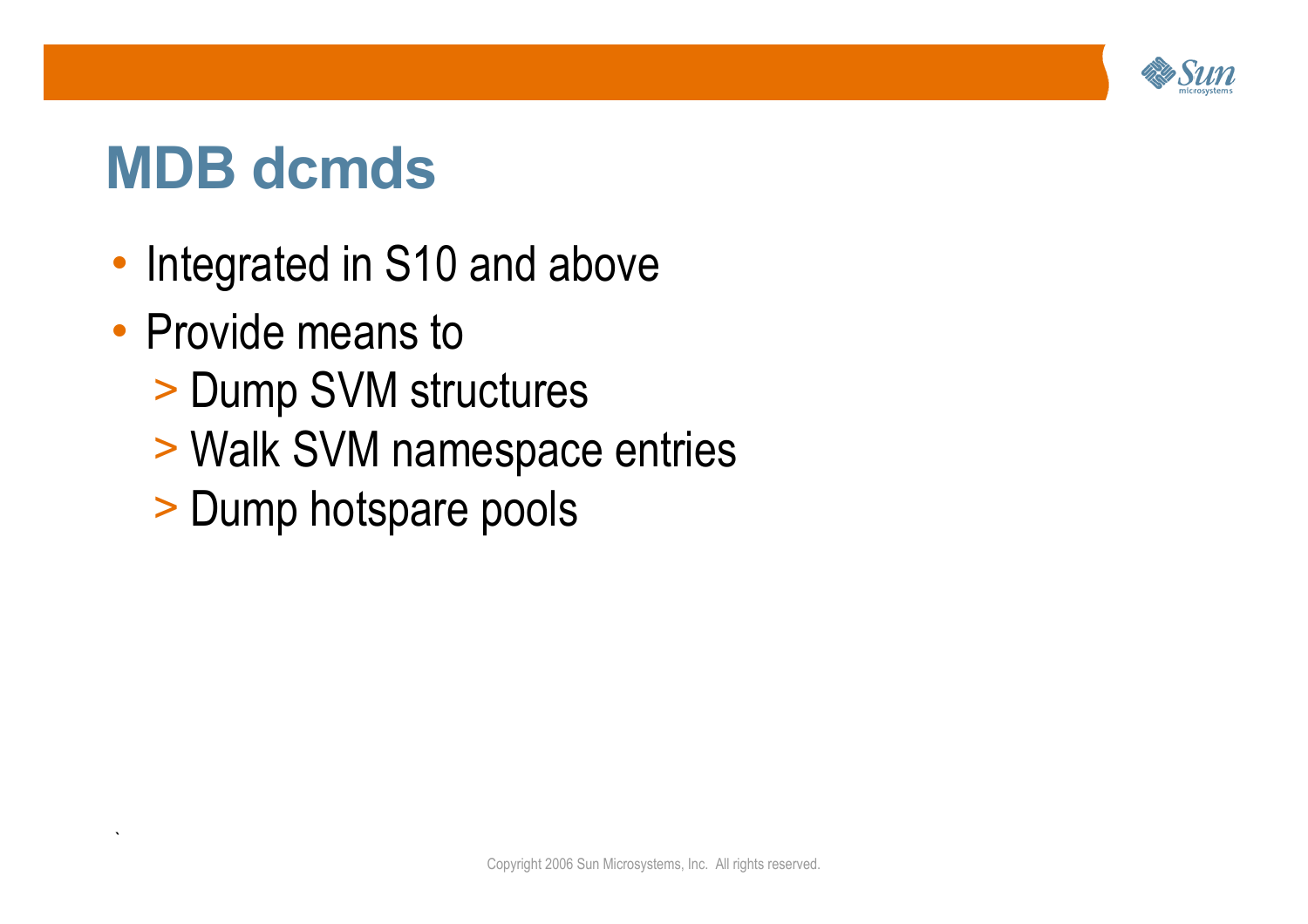

## **MDB dcmds – S10**

dcmds

- dumphotspare dump the hot spare pools
- dumpnamespace dump the SVM name space
- dumpsetaddr dump the SVM set addresses
- md\_verbose toggle verbose mode for SVM
- metaset list SVM metasets
- metastat list SVM metadevices
- simple\_de\_ic simple mddb\_de\_ic\_t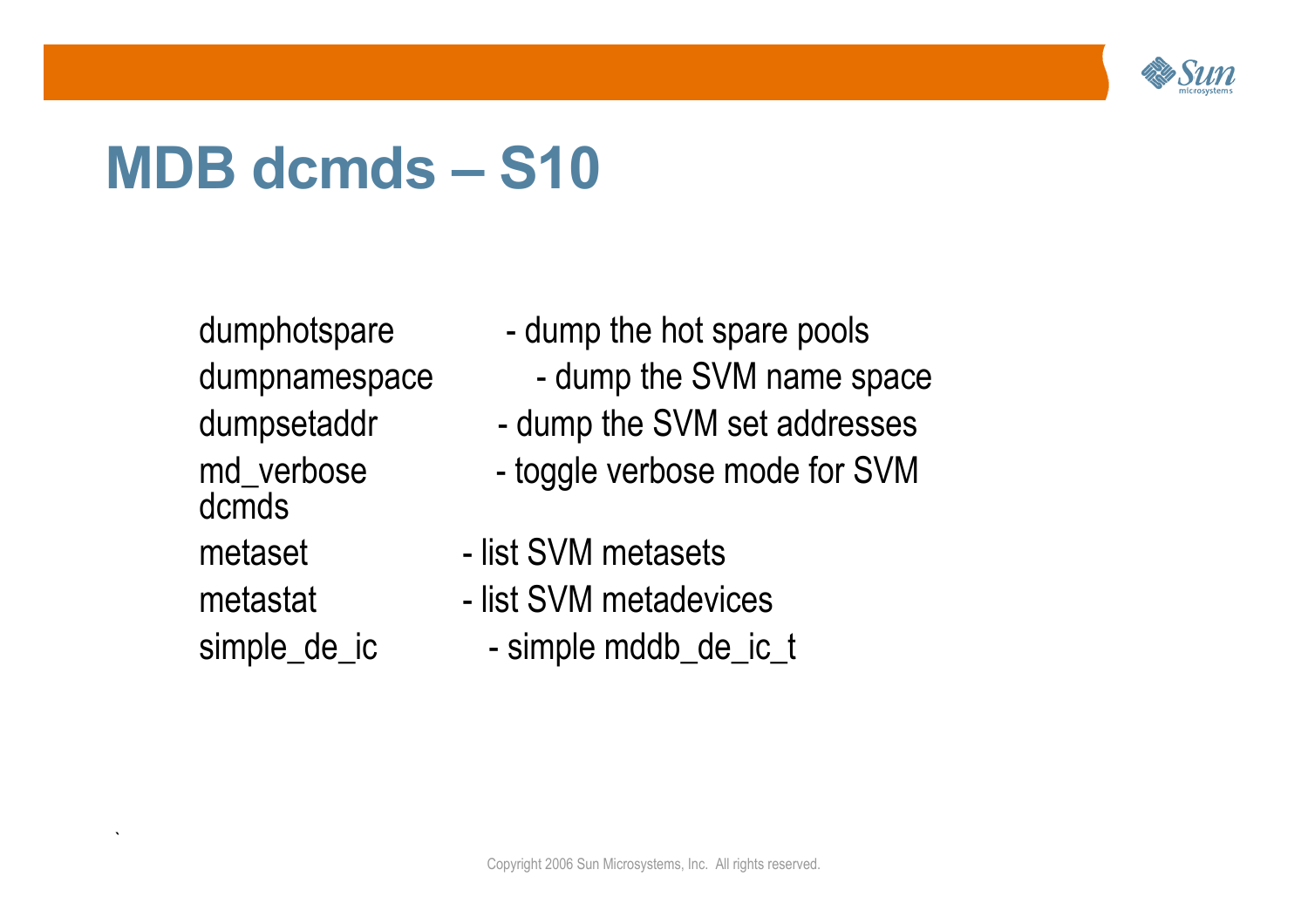

# **Conditional Compilation Support**

- Debug compile time options
	- rpc.mdcommd
		- ➢ DEBUG in both libmeta and rpc.mdcommd turns on debug output for the change log
	- rpc.metad
		- ➢ DEBUG will turn on debug functions but there are currently no calls to these functions
	- rpc.metamedd
		- ➢ DEBUG will turn on debug functions but there are currently no calls to these functions
	- rpc.metamhd
		- ➢ DEBUG will turn on debug functions but there are currently no calls to these functions